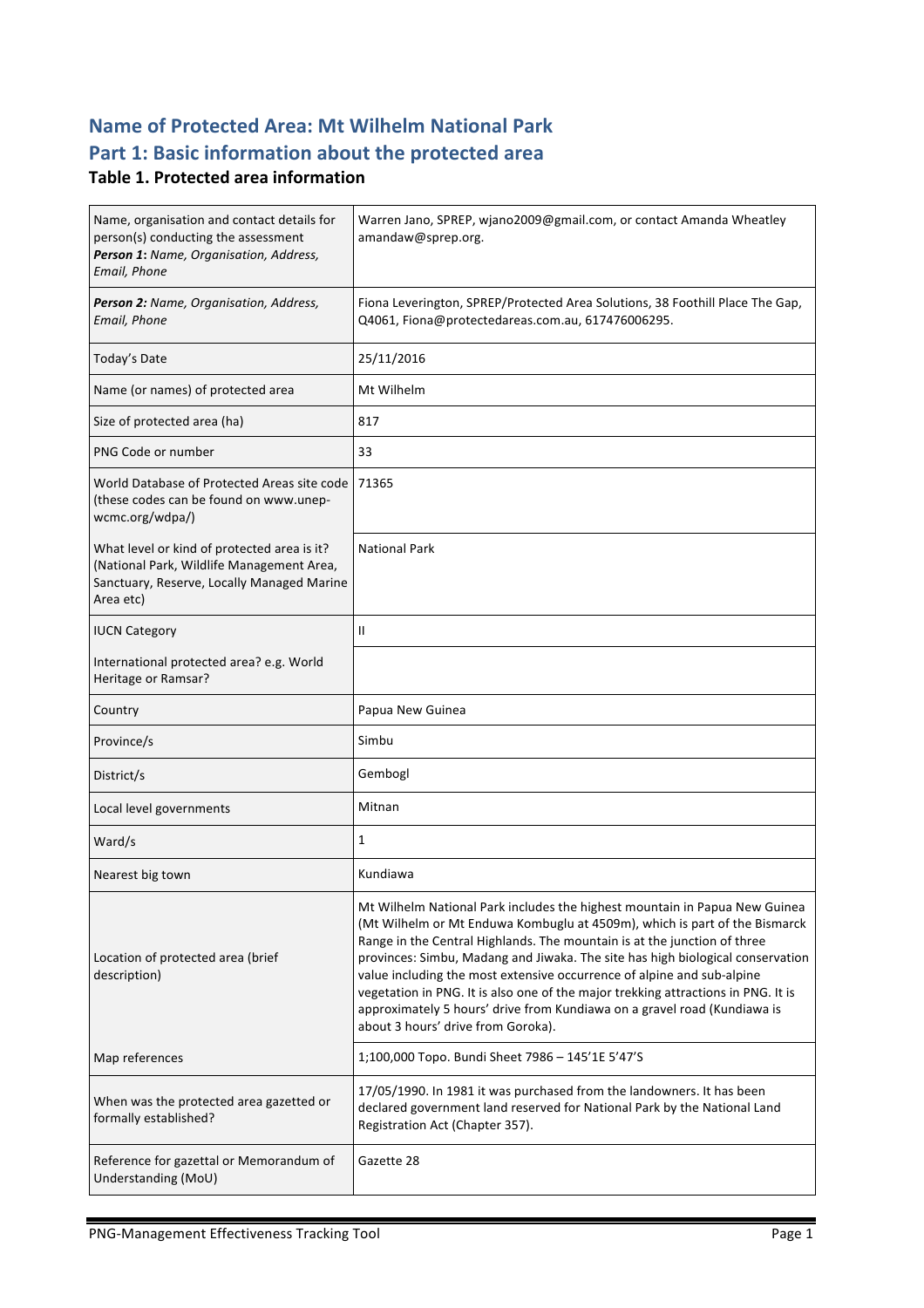| Who owns the protected area? please enter<br>Government Private Community/ customary<br>landowners, private, Other (name) and<br>include Clan name(s)                                                                                          | State-owned. Customary landowners are the Wandike Clan.                                                                                                                                                                                                                  |
|------------------------------------------------------------------------------------------------------------------------------------------------------------------------------------------------------------------------------------------------|--------------------------------------------------------------------------------------------------------------------------------------------------------------------------------------------------------------------------------------------------------------------------|
| Number of households living in the<br>protected area                                                                                                                                                                                           | 0                                                                                                                                                                                                                                                                        |
| Population size within the protected area                                                                                                                                                                                                      | 0 (outside there are about 1000 people)                                                                                                                                                                                                                                  |
| Who manages the protected area? (e.g.<br>please enter government, customary<br>landowners [add clan names] management<br>committee [how many and what gender])                                                                                 | Government - formally it is managed by rangers, but now there are none.                                                                                                                                                                                                  |
| Total number of staff (this means anyone<br>working on the protected area in paid jobs -<br>whether NGOs, community, rangers or<br>customary landowners                                                                                        | 0                                                                                                                                                                                                                                                                        |
| Temporary paid workers 0                                                                                                                                                                                                                       |                                                                                                                                                                                                                                                                          |
| Permanent paid workers 0                                                                                                                                                                                                                       |                                                                                                                                                                                                                                                                          |
| Annual budget (US\$) - excluding staff salary<br>costs                                                                                                                                                                                         | 0                                                                                                                                                                                                                                                                        |
| Operational (recurrent) funds                                                                                                                                                                                                                  | 0                                                                                                                                                                                                                                                                        |
| Project or special funds                                                                                                                                                                                                                       | Recent commitment of K500,000 from PNG's Conservation and Environmental<br>Protection Agency (CEPA), but no funds have been received to date.                                                                                                                            |
| Reason for protected area establishment                                                                                                                                                                                                        | The site has high biological conservation value including the most extensive<br>occurrence of alpine and sub-alpine vegetation in PNG. It includes the highest<br>mountain in PNG.                                                                                       |
| What are the main values for which the area<br>is designated (Fill this out after data sheet 2)                                                                                                                                                | Landscape (e.g. Stone [mountain], two lakes - Lake Piunde, which means male<br>and Lake Aunde, which means female; flora and fauna of the mountain and<br>grassland; and iconic place (the lakes were the Wandike Clan's secret site - the<br>dead spirits lived there). |
| List the primary protected area management<br>objectives (add lines if needed after the<br>most important objectives):<br>Management objective 1                                                                                               | To protect the landscape (mountain, stones, the top of the mountain water fall<br>and lakes).                                                                                                                                                                            |
| Management objective 2                                                                                                                                                                                                                         | To protect the fauna (wild dogs) and flora (grassland and orchids).                                                                                                                                                                                                      |
| Management objective 3                                                                                                                                                                                                                         | To expand the current trekking into a sustainable tourism industry to support<br>the local landholders.                                                                                                                                                                  |
| Number of people involved in answering the<br>assessment questions                                                                                                                                                                             | 3                                                                                                                                                                                                                                                                        |
| Name/organisation/contact details of<br>people participating in the assessment                                                                                                                                                                 | William Banda, 79835591; Dua Tanggaba; Arnold Mundua, Simbu Province<br>Forest Officer and customary landowner, PO Box 192, 72838245; and phone<br>conversation with Pam Christie, PNG Trekking,<br>info@pngtrekkingadventures.com.                                      |
| Customary landowners/other community;<br>CEPA, Other national government agency;<br>Provincial govt; local level govt; Protected<br>area staff (anyone working on the protected<br>area in paid jobs; NGO; Donors; External<br>experts; Others | Customary landowners, Provincial Government, tourism industry.                                                                                                                                                                                                           |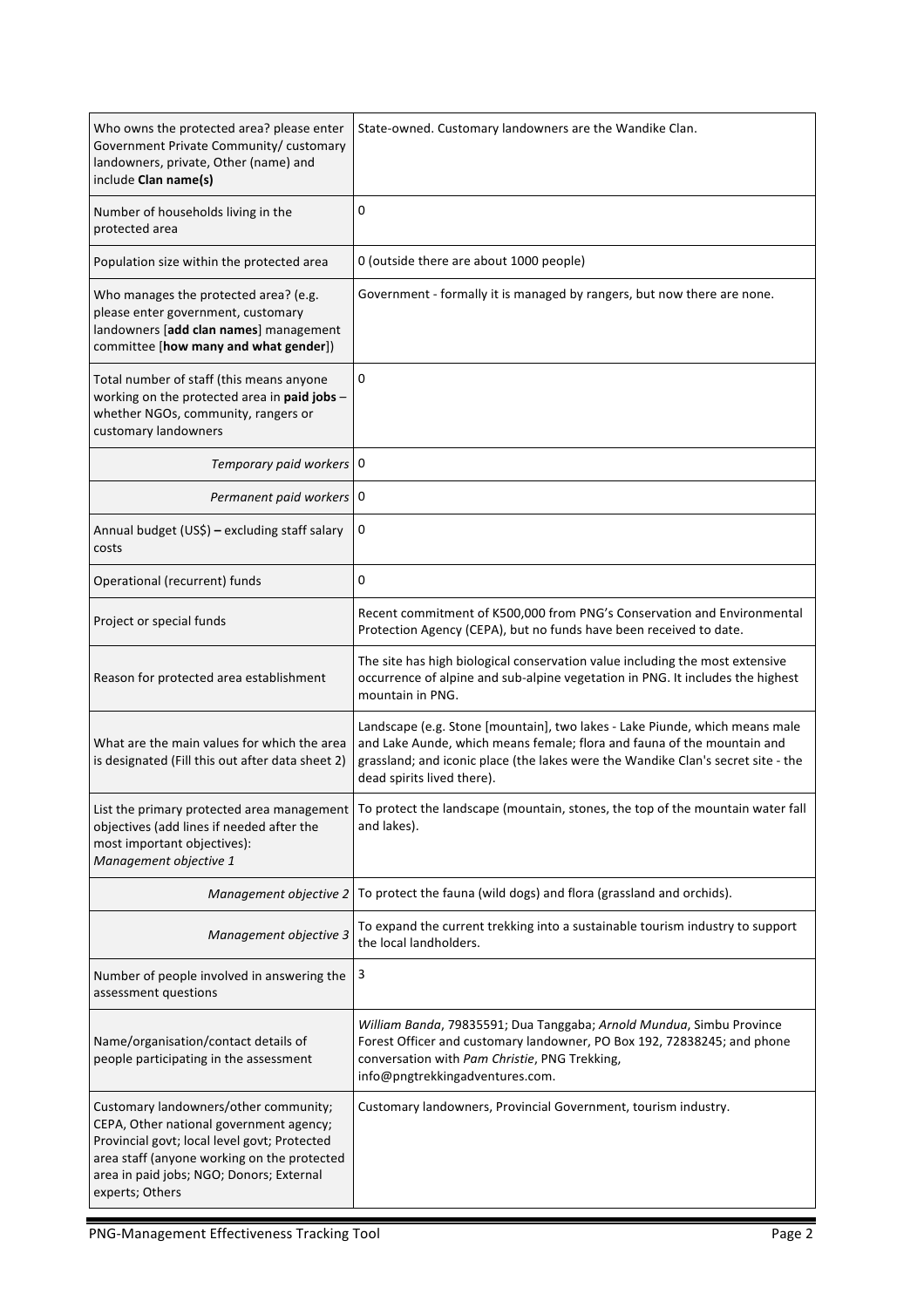Please note if assessment was carried out in association with a particular project, on behalf of an organisation or donor

SPREP through the PNG Protected Area Assessment Project, which is a component of the GEF Community-based Forest and Coastal Conservation and Resource Management Project in PNG.

### Part 2: What makes this protected area special and important?

#### *No text inserted related to participants' views.*

Additional information: The area has an upper montane humid climate with two seasons - wet and dry. Temperature ranges from -3.8 to 14.4<sup>0</sup>C and rainfall at 3,840m is about 3,000 mm. There is ephemeral snow on the summit at most times of the year (DEC Register 1992). Management has been in decline since the 1990s. In about 1993 the Provincial Ranger was retrenched and the Park subsequently suffered a reduction in government presence. Management continued in a reduced manner until about 1997 when all government intervention in the Park ceased. The collapse of effective government participation can be dated to about 1994. Before the area became a National Park the land was a hunting ground with some provision for regulating access to hunt. Hunting and cutting of trees is now reported as happening randomly (Rappam 2006). In the early 1990s the Park had: one caretaker (on minimal rural wages); five park workers from nearby villages; and a Provincial Ranger based at Goroka, who usually visited the Park twice a month (Rappam 2006). The 1992 Protected Area Register recorded that when the Park was operational there was: general maintenance of tracks and facilities; maintenance of the research hut at Lake Piunde and collection of fees; and considerable time spent with landowners in negotiations about issues. Visitor statistics have not been collected for many years but in January 1992 a total of 585 visitors were recorded of which 301 were PNG nationals; the main nationalities in the remainder were USA (72), Australian (62) and Japanese (51). There is a hut at Lake Piunde along the walking track inside the Park, which was built by the Australian National University. There are four locally-run guesthouses available to visitors in the area. One or two are within the Park boundary one between the Park and Kegsugl and one at Kegsugl. Walkers are provided with guides from the local landowning community, through the guest houses. Information from the Protected Area workshop conducted in 20014 (Peterson 2014) indicated that visitors paid a small track fee (K10) to help with track maintenance. There is no guide fee, although some pay K50 for a guide. The money collected is distributed among the landowners, and they make sure some is spent on protecting the area. The community had a fish farm below the protected area with trout and a guest house on the lake. The participants were seeking assistance from the government - "I can't do it all ... We want some help to make it a better place for tourists".

|  |  |  | Table 2. Key values of the protected area |  |
|--|--|--|-------------------------------------------|--|
|--|--|--|-------------------------------------------|--|

| No.            | <b>Key values</b> | <b>Brief description</b>                                                                                                                                                                                                                                                                                                                                                                                                                                                                                                                                                                                                                                                                                                                                                                                                                                                                        | <b>Note if endangered</b><br>species or<br>ecosystem (IUCN) |
|----------------|-------------------|-------------------------------------------------------------------------------------------------------------------------------------------------------------------------------------------------------------------------------------------------------------------------------------------------------------------------------------------------------------------------------------------------------------------------------------------------------------------------------------------------------------------------------------------------------------------------------------------------------------------------------------------------------------------------------------------------------------------------------------------------------------------------------------------------------------------------------------------------------------------------------------------------|-------------------------------------------------------------|
| $\mathbf{1}$   | Landscape         | Mt Wilhelm is the highest mountain in PNG. Additional information:<br>The Park extends from 3,400m to 4,500m above sea level. The Park<br>covers a glacier-formed U-shaped hanging valley; the valley floor has a<br>moderate slope for its length (approximately 6.5 km and .8 km at its<br>widest), rising abruptly through a cirque backwall at the top from<br>3,800m to the peak of 4,500m. There are two glacial lakes, Lake<br>Piunde and the higher Lake Aunde, cores from which have provided<br>important information on late Pleistocene environments in an alpine<br>tropical location. A high water table makes the surface of the valley<br>floor wet and swampy. There are extensive terminal moraines below<br>3,400m. The area has been an important research site. It is the only<br>protected area in PNG with intact clear glacial depositional landforms<br>(RAPPAM 2006). |                                                             |
| $\overline{2}$ | Flora and fauna   | Additional information: The area between Mt Wilhelm and Kaijende<br>is one of world's five richest concentrations of vascular plants<br>(Barthlott et al. 2005). There is a variety of short grasses on the<br>mountain-slopes, and some pandanus trees. A rare species of frog is<br>found here and 284 bird species have been recorded. There is high<br>altitude fauna including: birds of paradise, long bearded Melidictes<br>princeps, (longbeared honeyeater - vulnerable species), 123 species of<br>phytoplankton recorded and 12 crustacean species (Rappam 2006).                                                                                                                                                                                                                                                                                                                    |                                                             |
| 3              | Iconic place      | Highest mountain in PNG and it is important to the identity of the<br>people for cultural and scenic values. It is a destination for trekking<br>with a chance to experience high-altitude environments.                                                                                                                                                                                                                                                                                                                                                                                                                                                                                                                                                                                                                                                                                        |                                                             |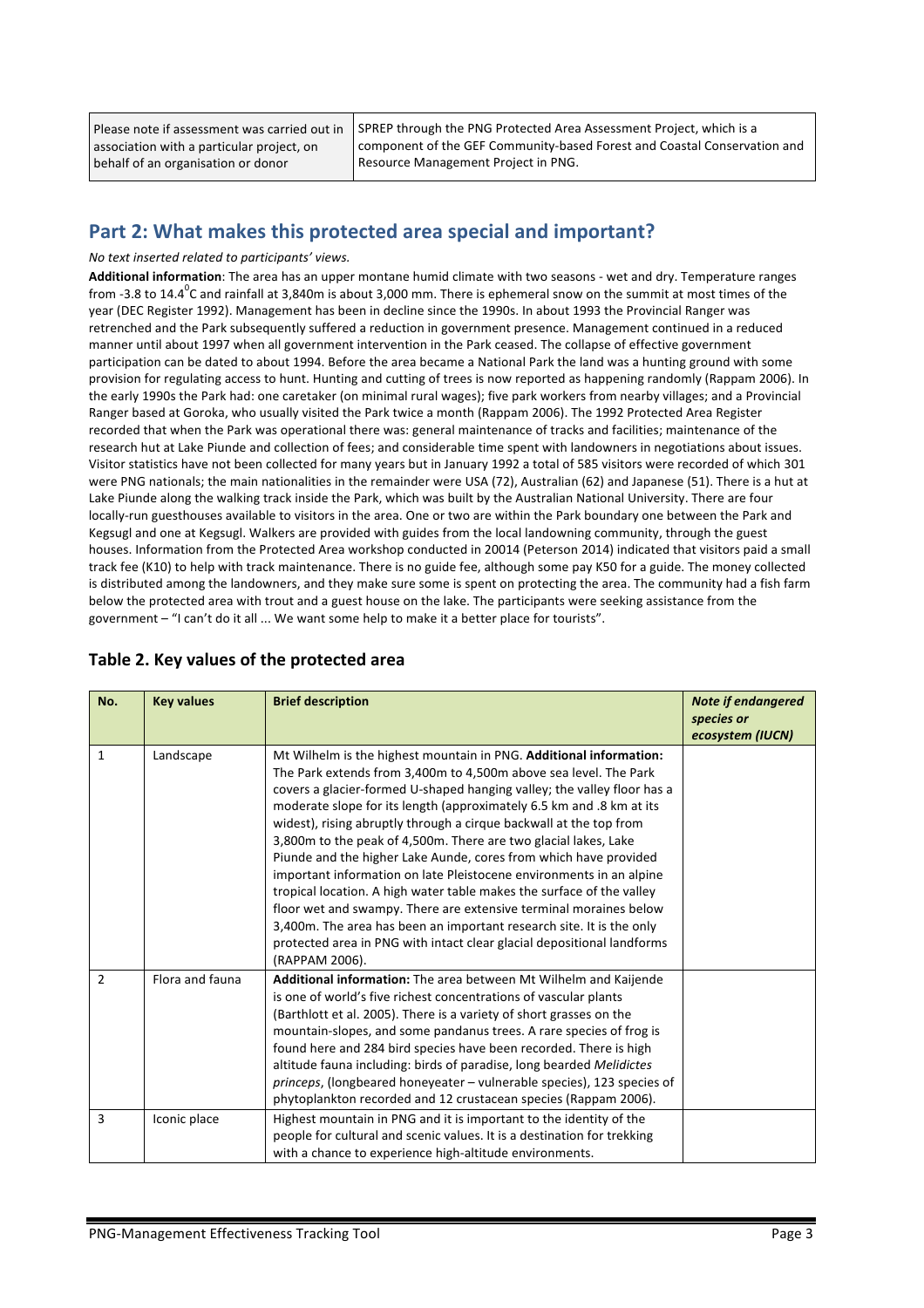### **Table 3. Checklist of values/benefits**

Not important 0; Important 1; Very important 2; Don't know DK

| How important is the protected area for                                                                                                                                                 | <b>Score</b>   | <b>Comment</b>                                                                                                                                                                                                                                                                                                                                                                     |
|-----------------------------------------------------------------------------------------------------------------------------------------------------------------------------------------|----------------|------------------------------------------------------------------------------------------------------------------------------------------------------------------------------------------------------------------------------------------------------------------------------------------------------------------------------------------------------------------------------------|
| each of the listed values/benefits?                                                                                                                                                     | (0,1,2,DK)     |                                                                                                                                                                                                                                                                                                                                                                                    |
| Biodiversity - the presence of many<br>1.<br>different kinds of plants, animals and<br>ecosystems                                                                                       | $\overline{2}$ | Diverse and important flora, including vascular plants and<br>grasslands and fauna adapted to high alpine areas.                                                                                                                                                                                                                                                                   |
| 2. Presence of rare, threatened, or                                                                                                                                                     | $\overline{2}$ | One species of rare frog was found by the Binatang                                                                                                                                                                                                                                                                                                                                 |
| endangered species (plants and animals)<br>3. Ecosystems (e.g. wetlands, grasslands,<br>coral reefs etc) that are rare because they<br>have been cleared or destroyed in other<br>areas | $\overline{2}$ | Research Group (Madang).<br>High alpine montane ecosystems.                                                                                                                                                                                                                                                                                                                        |
| 4. Protecting clean, fresh water                                                                                                                                                        | $\overline{2}$ | The NP is the source of the Purari River and this must be<br>clean for the people to use. The park provides catchment<br>protection. Additional information: The Park covers the<br>Pindaunde Valley, along the south eastern side of the<br>mountain. The Pindaunde catchment provides the drinking<br>water for the landowning community and school<br>downstream (Rappam 2006). |
| 5. Sustaining important species in big enough<br>numbers that they are able to survive here                                                                                             | $\mathbf{1}$   | There is no one living in the NP, so nature has to take care<br>of itself. The size of the park is sufficient to maintain the<br>existing species.                                                                                                                                                                                                                                 |
| 6. Providing a source of employment for local<br>communities now                                                                                                                        | $\overline{2}$ | Some income is received from tourists and hikers (e.g. for<br>accommodation, food and guiding). There is no other<br>means for the customary landowners to make money.<br>There are no business opportunities apart from this. We<br>can't plant vegetables and other crops here.                                                                                                  |
| 7. Providing resources for local subsistence<br>(food, building materials, medicines etc.)                                                                                              | 0              | A few pandanus plants are taken for weaving mats, but<br>there are no other uses. This is not significant.                                                                                                                                                                                                                                                                         |
| 8. Providing community development<br>opportunities through sustainable<br>resource use                                                                                                 | 0              |                                                                                                                                                                                                                                                                                                                                                                                    |
| 9. Religious or spiritual significance (e.g.<br>tambu places)                                                                                                                           | $\overline{2}$ | There is a traditional belief that the dead spirits go to the<br>two lakes and these are very important.                                                                                                                                                                                                                                                                           |
| 10. Plant species of high social, cultural, or<br>economic importance                                                                                                                   | $\overline{2}$ | Dwarf ground/stone fern (Binga Kainga) that grows above<br>4000 feet. It is used for dressing in traditional singsing/<br>ceremonies and it is a symbol of identity for the Mt<br>Wilhelm area.                                                                                                                                                                                    |
| 11. Animal species of high social, cultural, or<br>economic importance                                                                                                                  | 0              | No hunting takes place in the NP and there are no villages<br>within the NP.                                                                                                                                                                                                                                                                                                       |
| 12. Attractive scenery                                                                                                                                                                  | 2              | Additional information: The park has high scenic beauty,<br>with the highest peak in PNG, alpine lakes and vegetation,<br>birds of paradise, glacial landforms and high altitude<br>fauna.                                                                                                                                                                                         |
| 13. Tourism now                                                                                                                                                                         | $\overline{2}$ | High value for tourism as Mt Wilhelm provides unique<br>opportunities for trekkers to walk in snow and ice and to<br>experience wonderful views in the high alpine area.                                                                                                                                                                                                           |
| 14. Potential value for tourism in the future                                                                                                                                           | $\overline{2}$ | There is great potential to expand tourism but it depends<br>on the input of the National Government to improve<br>access, training and facilities.                                                                                                                                                                                                                                |
| 15. Educational and/or scientific value                                                                                                                                                 | $\overline{2}$ | In the 1960 ANU built a research station and there were<br>educational programs, a lot of international research and<br>also research from UPNG as well as visits from schools.<br>The park's altitude has resulted in a unique set of flora and<br>fauna for PNG and as such is an important national<br>scientific resource.                                                     |
| 16. Maintaining culture and tradition on<br>customary land and passing this on to<br>future generations                                                                                 | $\mathbf 1$    | Times are changing and there is no constant decree on<br>maintaining traditions and customs and these are<br>declining.                                                                                                                                                                                                                                                            |
|                                                                                                                                                                                         |                |                                                                                                                                                                                                                                                                                                                                                                                    |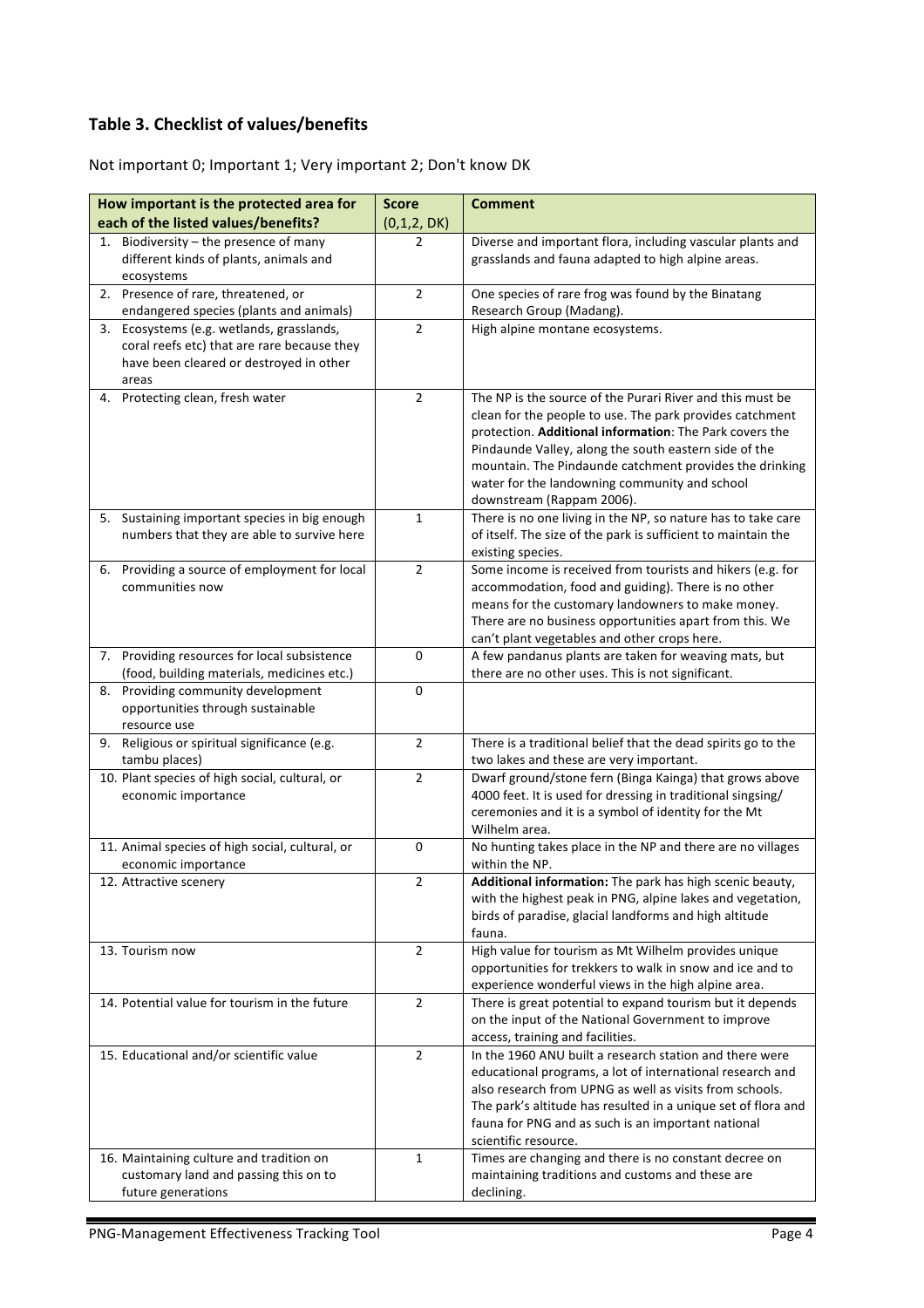### Part 3: What are the threats to the protected area?

# **Table 4: Threats to the protected area**<br>**H** High significance threats are seriously degrading va

- High significance threats are seriously degrading values. This means they are badly damaging some value -it might be a kind of animal or plant, or your traditional gardens
- **M** Medium threats are having some negative impact they are damaging values but not so badly
- **L** Low threats are present but not seriously damaging values<br>**0** N/A where the threat is not present in the protected area of
- **N/A** where the threat is not present in the protected area or where something is happening but is not threatening the values at all

| <b>Threat type</b>                                         | <b>Score</b><br>(H,M,L,0) | <b>Notes</b>                                                           |
|------------------------------------------------------------|---------------------------|------------------------------------------------------------------------|
| 1.1 Housing and settlement                                 | 0                         | No-one lives within the national park.                                 |
| 1.1a Population increase in the                            | $\Omega$                  |                                                                        |
| protected area community                                   |                           |                                                                        |
| 1.2 Commercial and industrial areas                        | 0                         |                                                                        |
| 1.3 Tourism and recreation                                 | 0                         | There are only two guesthouses (outside the NP) and there are no       |
| infrastructure                                             |                           | negative impacts from these. Maybe in the future tourism may           |
|                                                            |                           | affect the park.                                                       |
| 2.1 Customary land owner and                               | 0                         | There are no gardens within the park $-$ it is high, cold and not      |
| community gardens and small crops                          |                           | amenable to settlement or gardening.                                   |
| 2.1a Drug cultivation                                      | 0                         |                                                                        |
| 2.1b Commercial plantations                                | 0                         |                                                                        |
| 2.2 Wood and pulp plantations                              | 0                         |                                                                        |
| 2.3 Livestock farming and grazing                          | 0                         |                                                                        |
| 2.4 Marine and freshwater aquaculture                      | 0                         | There has been an increase in the fish population in the lake and this |
|                                                            |                           | may affect the lake and its native fish species in the near future.    |
| 3.1 Oil and gas drilling                                   | 0                         |                                                                        |
| 3.2 Mining and quarrying                                   | 0                         |                                                                        |
| 3.3 Energy generation                                      | 0                         |                                                                        |
| 4.1 Roads and railroads (include road-                     | $\Omega$                  |                                                                        |
| killed animals)                                            |                           |                                                                        |
| 4.2 Utility and service lines (e.g.                        | 0                         |                                                                        |
| electricity cables, telephone lines)                       |                           |                                                                        |
| 4.3 Shipping lanes                                         | 0                         |                                                                        |
| 4.4 Flight paths                                           | 0                         |                                                                        |
| 5.1 Hunting, killing and collecting                        | L                         | There is a small amount of hunting which is done secretly. If the      |
| terrestrial animals (including killing of                  |                           | landowners see people hunting there will be fights within the          |
| animals as a result of human/wildlife                      |                           | community.                                                             |
| conflict)                                                  |                           |                                                                        |
| 5.2 Gathering terrestrial plants or plant                  | 0                         | For traditional purpose (pandanus) and some collection of the Binga    |
| products (non-timber)                                      |                           | (dwarf fern) used for singsings.                                       |
| 5.3a Logging and wood harvesting for                       | 0                         |                                                                        |
| local/customary use                                        |                           |                                                                        |
| 5.3b Logging and wood harvesting -                         | 0                         |                                                                        |
| commercial logging<br>5.4a Fishing, killing and harvesting | 0                         |                                                                        |
| aquatic resources for local/customary                      |                           |                                                                        |
| use                                                        |                           |                                                                        |
| 5.4b Fishing, killing and harvesting                       | 0                         |                                                                        |
| aquatic resources for commercial use                       |                           |                                                                        |
| 6.1 Recreational activities and tourism                    | L                         | No reported impacts although sometimes people die on the track -       |
|                                                            |                           | landowners feel that people who go up there should be fit enough       |
|                                                            |                           | to walk. The major trekking company using the area reports no          |
|                                                            |                           | problems with erosion or littering by tourists.                        |
| 6.2 War, civil unrest and military                         | $\mathbf 0$               |                                                                        |
| exercises                                                  |                           |                                                                        |
| 6.3 Research, education and other                          | 0                         |                                                                        |
| work-related activities in protected                       |                           |                                                                        |
| areas                                                      |                           |                                                                        |
| 6.4 Activities of protected area                           | 0                         |                                                                        |
| managers (e.g. construction or vehicle                     |                           |                                                                        |
| use)                                                       |                           |                                                                        |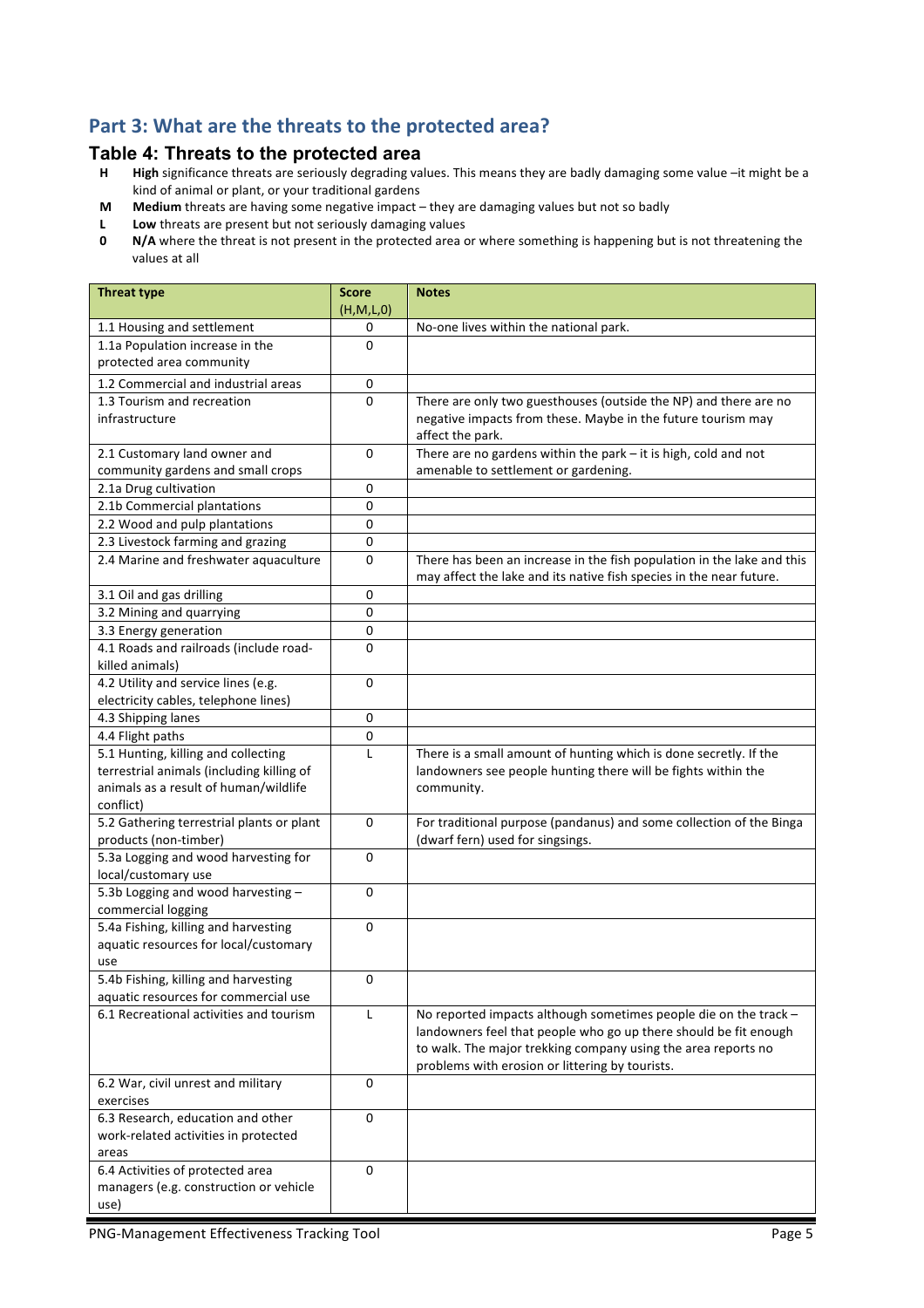| <b>Threat type</b>                                                               | <b>Score</b>   | <b>Notes</b>                                                            |
|----------------------------------------------------------------------------------|----------------|-------------------------------------------------------------------------|
|                                                                                  | (H,M,L,0)<br>0 |                                                                         |
| 6.5 Deliberate vandalism, destructive<br>activities or threats to protected area |                |                                                                         |
| staff and visitors                                                               |                |                                                                         |
| 7.1 Fire and fire suppression (including                                         | M              | In 1997 there was a big drought and the fire burnt down the             |
| arson)                                                                           |                | vegetation and it took a long time to recover.                          |
| 7.2 Dams, hydrological modification                                              | 0              |                                                                         |
| and water management/use                                                         |                |                                                                         |
| 7.3a Increased fragmentation within                                              | 0              |                                                                         |
| protected area                                                                   |                |                                                                         |
| 7.3b Isolation from other natural                                                | 0              |                                                                         |
| habitat (e.g. deforestation)                                                     |                |                                                                         |
| 7.3c Other 'edge effects' on park values                                         | $\pmb{0}$      |                                                                         |
| 7.3d Loss of keystone species (e.g. top                                          | $\mathbf 0$    |                                                                         |
| predators, pollinators etc.)                                                     |                |                                                                         |
| 8.1 Pest plants                                                                  | 0              | No weeds reported - too cold for piper tree.                            |
| 8.1a Pest animals                                                                | $\mathbf 0$    | No pest animals are known to be present.                                |
| 8.1b Diseases such as fungus or viruses                                          | $\Omega$       |                                                                         |
| that make native plants or animals sick                                          |                |                                                                         |
| 8.2 Introduced genetic material (e.g.                                            | 0              |                                                                         |
| genetically modified organisms)                                                  |                |                                                                         |
| 9.1 Household sewage and urban                                                   | $\Omega$       |                                                                         |
| waste water                                                                      |                |                                                                         |
| 9.1a Sewage and waste water from                                                 | 0              |                                                                         |
| protected area facilities                                                        |                |                                                                         |
| 9.2 Industrial, mining and military                                              | $\mathbf 0$    |                                                                         |
| effluents                                                                        |                |                                                                         |
| 9.3 Agricultural and forestry effluents                                          | 0              |                                                                         |
| (e.g. excess fertilizers or pesticides)                                          |                |                                                                         |
| 9.4 Garbage and solid waste                                                      | 0              | Some litter around the trekkers' huts (brought in by local people).     |
| 9.5 Air-borne pollutants                                                         | 0              |                                                                         |
| 9.6 Excess energy (e.g. heat pollution,                                          | $\Omega$       |                                                                         |
| lights etc.)<br>10.1 Volcanoes                                                   | 0              |                                                                         |
|                                                                                  | 0              |                                                                         |
| 10.2 Earthquakes/Tsunamis<br>10.3 Avalanches/Landslides                          | 0              |                                                                         |
| 10.4 Erosion and siltation/ deposition                                           | 0              |                                                                         |
| (e.g. shoreline or riverbed changes)                                             |                |                                                                         |
| 11.1 Habitat shifting and alteration                                             | M              | Ice affects the vegetation and there is less ice than there used to be. |
|                                                                                  |                | It is expected that there will be changes in the vegetation.            |
| 11.2 Droughts                                                                    | H              | There was a severe drought in 2015.                                     |
| 11.3 Temperature extremes                                                        | L              |                                                                         |
| 11.4 Storms and flooding                                                         | $\pmb{0}$      |                                                                         |
| 11.5 Coral bleaching                                                             | 0              |                                                                         |
| 11.6 Intrusion by saltwater into                                                 | 0              |                                                                         |
| gardens etc.                                                                     |                |                                                                         |
| 11.7 Sea level rise                                                              | $\mathbf 0$    |                                                                         |
| Other (please explain)                                                           |                |                                                                         |
| 12.1 Loss of cultural links, traditional                                         | $\mathbf 0$    | A decline in availability of Binga (dwarf fern) will affect the people  |
| knowledge and/or management                                                      |                | who collect and use it for traditional events such as singsings.        |
| practices                                                                        |                |                                                                         |
| 12.2 Natural deterioration of important                                          | 0              |                                                                         |
| cultural site values                                                             |                |                                                                         |
| 12.3 Destruction of cultural heritage                                            | 0              |                                                                         |
| buildings, gardens, sites etc.                                                   |                |                                                                         |
| Other (please explain)                                                           |                |                                                                         |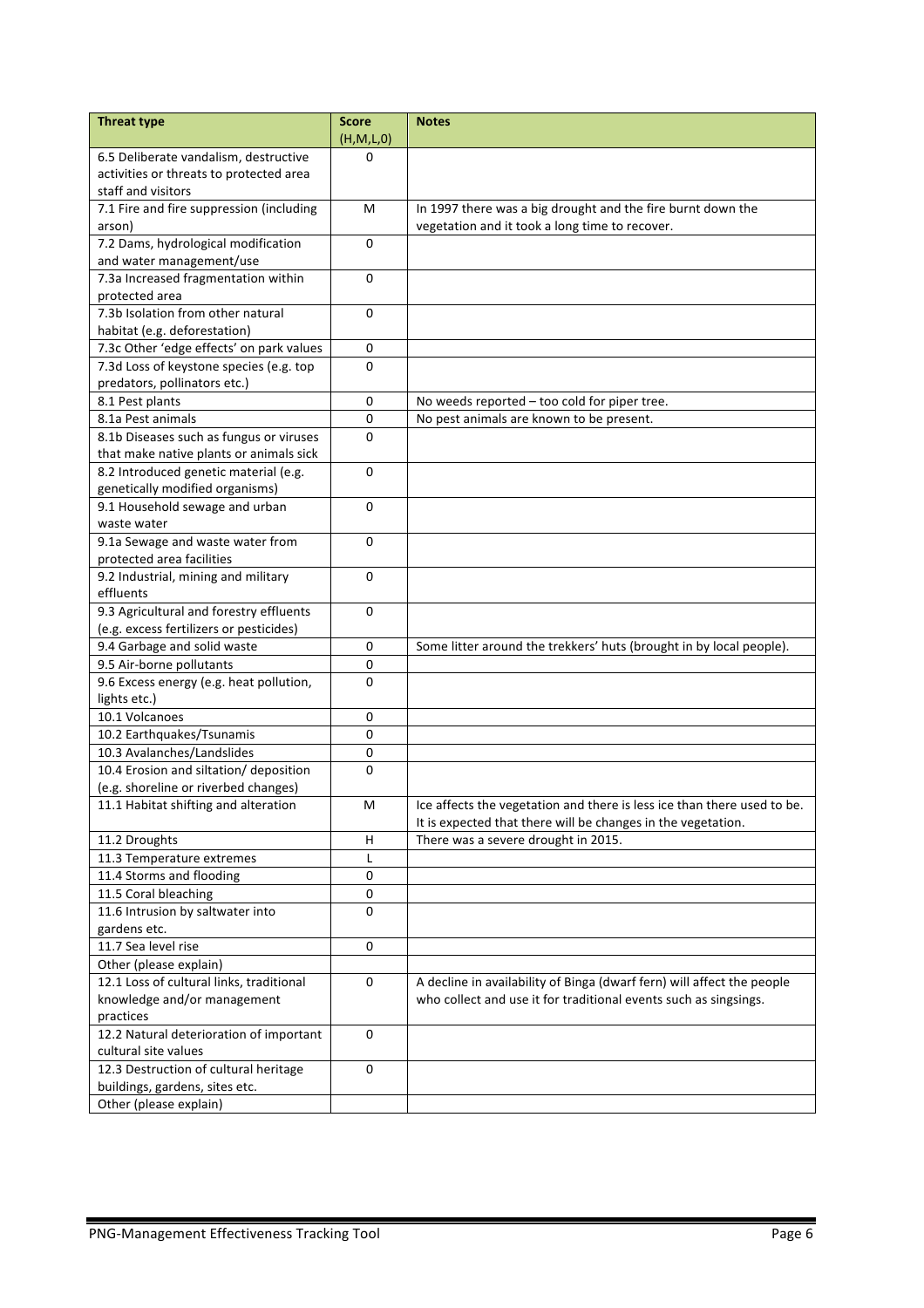### Table 5. Worst threats and ways forward

| <b>Threat</b> | <b>Threat</b>      | Threat number or | Nature of the threat, impact and how to reduce the impact.               |
|---------------|--------------------|------------------|--------------------------------------------------------------------------|
| No.           | (Most significant  | name (copy no.   |                                                                          |
|               | first)             | from Table 4)    |                                                                          |
|               | Drought            | 11.2             | Severe drought in the highlands (2015) caused hardship for customary     |
|               |                    |                  | landowners. Not known how this affected the national park.               |
|               | Fire               | 7.1              | In previous droughts, fire has burnt areas adjacent to the natural tree- |
|               |                    |                  | line and has affected the vegetation.                                    |
|               | Climate change     | 11.1             | There is less ice than there used to be in the high montane area and     |
|               | (habitat shifting) |                  | this will impact on the vegetation.                                      |

# Part 4: What is the management like in the protected area?

| Table 6. Management effectiveness scores, comments, next steps |  |
|----------------------------------------------------------------|--|
|----------------------------------------------------------------|--|

| <b>Issue</b>                      | <b>Score</b><br>(0,1,2,3, NA) | <b>Comment</b>                                                                                                                                                                                    | <b>Next steps</b>                                                                                                                                                                                                                                                      |
|-----------------------------------|-------------------------------|---------------------------------------------------------------------------------------------------------------------------------------------------------------------------------------------------|------------------------------------------------------------------------------------------------------------------------------------------------------------------------------------------------------------------------------------------------------------------------|
| 1a. Legal status                  | 3                             | The area is legally gazetted as a<br>national park, but it is not fully<br>recognised as such by the<br>landholders.                                                                              | Engage in consultation with the<br>customary landowners to negotiate<br>the future level of protection to be<br>provided to the area under PNG's<br>new protected area legislation.                                                                                    |
| 1b. Legal status                  |                               |                                                                                                                                                                                                   |                                                                                                                                                                                                                                                                        |
| 2a. Protected area<br>regulations | $\overline{3}$                | Regulations are good enough.                                                                                                                                                                      |                                                                                                                                                                                                                                                                        |
| 2b. Protected area<br>regulations |                               |                                                                                                                                                                                                   |                                                                                                                                                                                                                                                                        |
| 3. Law enforcement                | 3                             | People respect the area as a national<br>park. People do not go up and abuse<br>it. We have no legal support but the<br>customary landowners will enforce<br>the law if they see some wrongdoers. | If tourism increases, patrols may be<br>needed to ensure people behave<br>appropriately and are safe. A ranger<br>workforce is required and they will<br>need training and capacity building.                                                                          |
| 4. Protected area objectives      | $\mathcal{P}$                 | The area is managed for conservation<br>and climbers/ tourism and nothing<br>else.                                                                                                                | Develop a Management Plan and<br>identify clear, agreed objectives.                                                                                                                                                                                                    |
| 5. Protected area design          | $\overline{2}$                | The area is quite small and is situated<br>at the top of a mountain and<br>currently there are limited outside<br>influences.                                                                     | Connectivity with other areas could<br>be investigated. According to the<br>2014 Protected Area policy<br>workshop, several landowners are<br>willing, and have been willing for<br>many years, to make their land<br>available for expansion of the park<br>boundary. |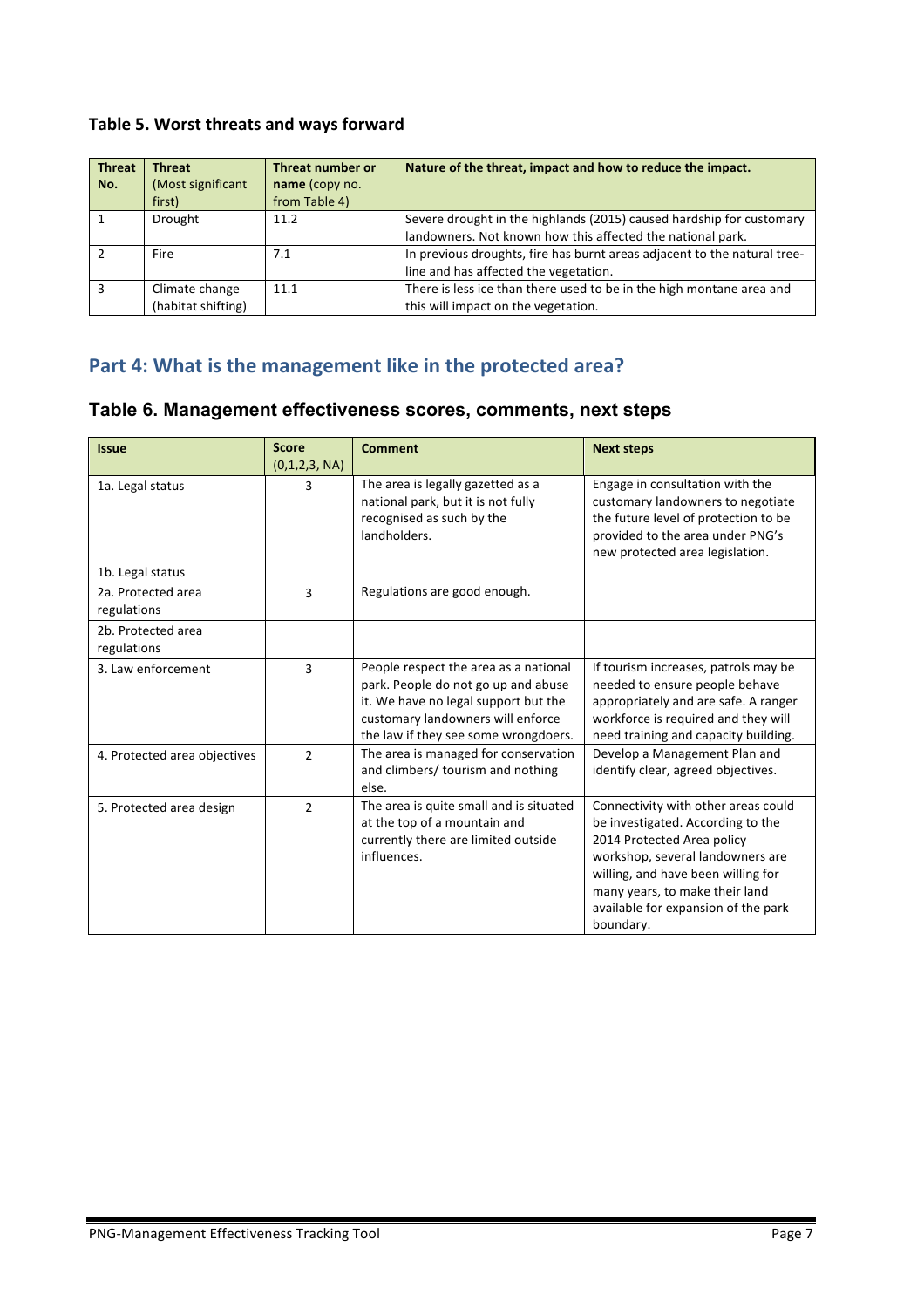| <b>Issue</b>                                             | <b>Score</b><br>(0,1,2,3, NA) | <b>Comment</b>                                                                                                                                                                                                                                                                                                                                                                                                                                                                                                                                                                                         | <b>Next steps</b>                                                                                                                                                                                                                                                          |
|----------------------------------------------------------|-------------------------------|--------------------------------------------------------------------------------------------------------------------------------------------------------------------------------------------------------------------------------------------------------------------------------------------------------------------------------------------------------------------------------------------------------------------------------------------------------------------------------------------------------------------------------------------------------------------------------------------------------|----------------------------------------------------------------------------------------------------------------------------------------------------------------------------------------------------------------------------------------------------------------------------|
| 6. Protected area<br>boundaries                          | 1                             | The people know the boundary on<br>one side and the other side is not<br>known. There are some pegs in the<br>area which may be old marker pegs.<br>Additional information: The upper<br>boundary of the Park is disputed by<br>the landowners. The boundary has<br>not been fully surveyed on the<br>ground with the more inaccessible<br>areas marked from air photos;<br>essential documents in this boundary<br>work are missing. Several landowners<br>are willing, and have been willing for<br>many years, to make their land<br>available for expansion of the Park<br>boundary (Rappam 2006). | Negotiation with customary<br>landowners is required to confirm<br>the boundary and then this needs to<br>be mapped and marked on the<br>ground.                                                                                                                           |
| 7. Management plan                                       | 0                             | A draft Plan of Management was<br>prepared by Samuel Antiko, PNG<br>National Parks Service, in 1991. There<br>is no current Management Plan.                                                                                                                                                                                                                                                                                                                                                                                                                                                           | The customary landowners would<br>like a Management Plan and want to<br>be involved in its formulation.                                                                                                                                                                    |
| 7a. Planning process - input<br>of rights holders        | 0                             | The customary landowners have no<br>input into management planning.                                                                                                                                                                                                                                                                                                                                                                                                                                                                                                                                    |                                                                                                                                                                                                                                                                            |
| 7b. Planning process - plan<br>review                    | $\mathbf 0$                   | There has been no review and<br>updating of any plans.                                                                                                                                                                                                                                                                                                                                                                                                                                                                                                                                                 |                                                                                                                                                                                                                                                                            |
| 7c. Planning process -<br>monitoring informs<br>planning | $\mathbf{1}$                  | Guides and local people gain<br>information about the NP and use<br>this to help manage the area.                                                                                                                                                                                                                                                                                                                                                                                                                                                                                                      |                                                                                                                                                                                                                                                                            |
| 8. Regular work plan                                     | 0                             | There is no work plan. Village people<br>do not go up there except to guide<br>tourists or to look for the dwarf<br>ferns.                                                                                                                                                                                                                                                                                                                                                                                                                                                                             |                                                                                                                                                                                                                                                                            |
| 9. Resource inventory                                    | $\overline{2}$                | There has been plenty of<br>information/research done in the<br>area but the community has no place<br>to store the information                                                                                                                                                                                                                                                                                                                                                                                                                                                                        | Need to create an office/information<br>resource centre to store information<br>and make it accessible to people.                                                                                                                                                          |
| 10. Protection systems                                   | $\overline{2}$                | There is a system of trekking permits<br>for tourists, and this is managed by<br>the local communities. There are no<br>other protection systems.                                                                                                                                                                                                                                                                                                                                                                                                                                                      | Need to ensure there is a well<br>administered system of permits with<br>money invested into the<br>management of the area.                                                                                                                                                |
| 11. Research and<br>monitoring                           | 0                             | Research was conducted here but<br>there is currently no research.                                                                                                                                                                                                                                                                                                                                                                                                                                                                                                                                     |                                                                                                                                                                                                                                                                            |
| 12. Resource management                                  | 0                             | No resource management activities<br>are undertaken, but the customary<br>landowners indicated that no<br>resource management was needed.                                                                                                                                                                                                                                                                                                                                                                                                                                                              | CEPA, the agency responsible for the<br>management of the park should<br>review whether more active resource<br>management is required to maintain<br>the park's values.                                                                                                   |
| 13a. Staff numbers                                       | $\mathbf 0$                   | There are no paid staff - park staff<br>were retrenched in the 1990s.                                                                                                                                                                                                                                                                                                                                                                                                                                                                                                                                  | A park manager should be appointed<br>in Simbu to manage and coordinate<br>the PA and once the Management<br>Plan is developed an expanded<br>ranger work force will be needed,<br>especially to manage the track and<br>liaise with customary landowners<br>and visitors. |
| 13b. Other people working<br>on the protected area       | 0                             | No customary landowners work in<br>the park. However, up until the<br>1990s, local support staff were<br>employed.                                                                                                                                                                                                                                                                                                                                                                                                                                                                                     |                                                                                                                                                                                                                                                                            |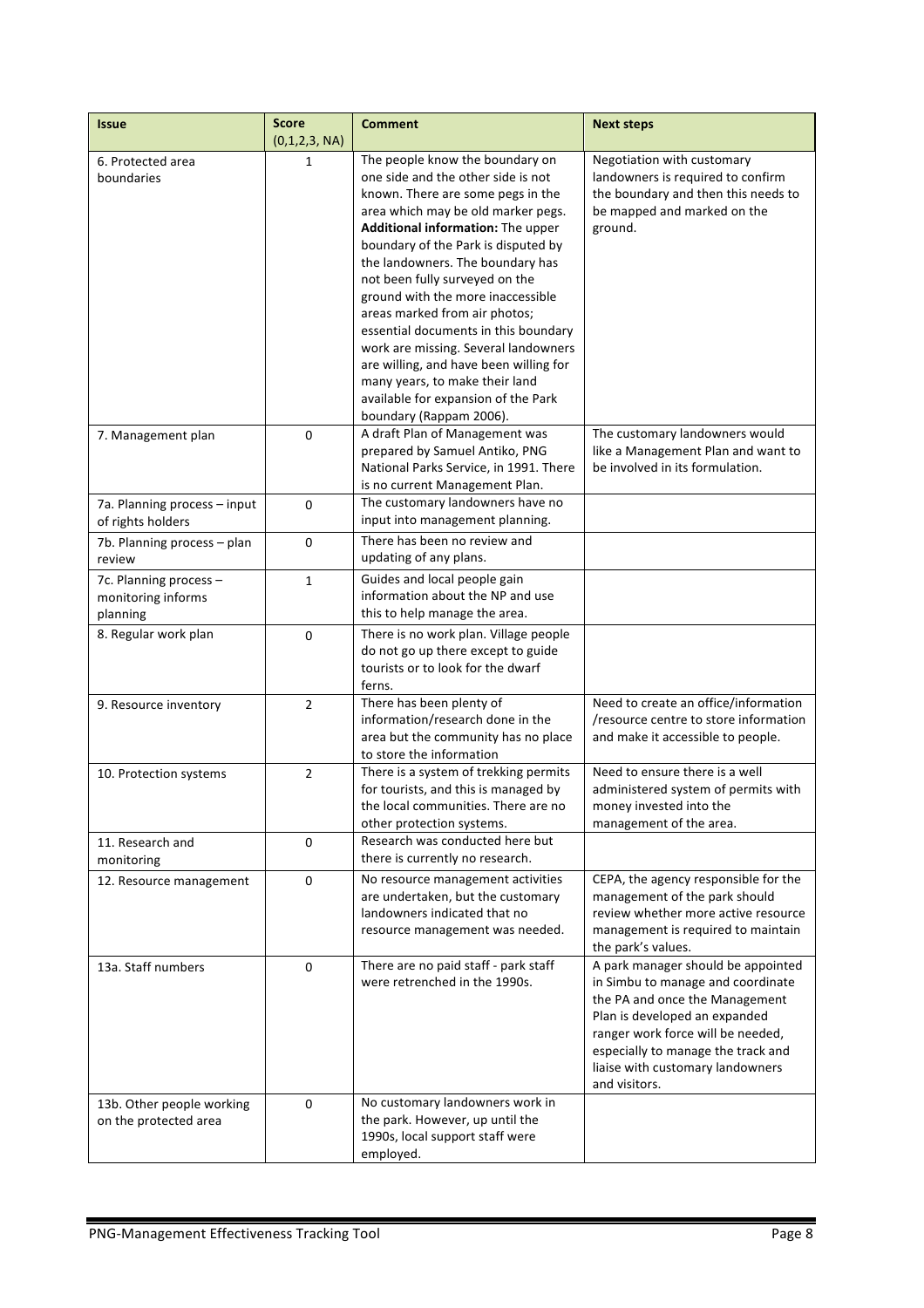| <b>Issue</b>                                             | <b>Score</b><br>(0,1,2,3, NA) | <b>Comment</b>                                                                                                                                                                  | <b>Next steps</b>                                                                                                                                                                              |
|----------------------------------------------------------|-------------------------------|---------------------------------------------------------------------------------------------------------------------------------------------------------------------------------|------------------------------------------------------------------------------------------------------------------------------------------------------------------------------------------------|
| 14. Training and skills                                  | 2                             | Local people already know the area<br>well and are experienced in guiding.                                                                                                      | Need more training in management<br>of the park and how to look after the<br>trekkers and climbers - especially in<br>rescue and first aid training.                                           |
| 15. Current budget                                       | $\Omega$                      | There has been no budget, but<br>PGK500,000 is committed to<br>construct a resource centre (provided<br>by the Minister for Tourism, the local<br>member for the region).       | Ensure a consistent budget into the<br>future.                                                                                                                                                 |
| 16. Security of budget                                   | 0                             |                                                                                                                                                                                 |                                                                                                                                                                                                |
| 17. Management of budget                                 | NA.                           |                                                                                                                                                                                 | Note that if a budget is obtained,<br>people will need to be trained in<br>budget management                                                                                                   |
| 18. Equipment                                            | 0                             |                                                                                                                                                                                 |                                                                                                                                                                                                |
| 19. Maintenance of<br>equipment                          | ΝA                            |                                                                                                                                                                                 |                                                                                                                                                                                                |
| 20. Education and<br>awareness                           | $\mathbf{1}$                  |                                                                                                                                                                                 | Guidelines about how to manage<br>protected areas are needed. This<br>may include information on entrance<br>fees and guide fees.                                                              |
| 21. Planning for land use or<br>marine activities        | 3                             | The local communities take the NP<br>into account and provide support in<br>terms of protecting the area.                                                                       |                                                                                                                                                                                                |
| 22. State and commercial<br>neighbours                   | 0                             | There is little contact between CEPA,<br>the official managers of the NP, and<br>other stakeholders, including the<br>customary landowners.                                     |                                                                                                                                                                                                |
| 23. Indigenous people/<br><b>Customary landowners</b>    | 3                             | Customary landowners are the de<br>facto on-ground managers in the<br>absence of CEPA or Provincial staff.                                                                      | We would like more communication<br>and support from CEPA.                                                                                                                                     |
| 24a. Impact on<br>communities - open<br>communication    | $\mathbf{1}$                  | There is some communication with<br><b>CEPA and the Provincial Government</b><br>e.g. in relation to the recent funding<br>to be provided for the resource<br>centre.           |                                                                                                                                                                                                |
| 24b. Impact on<br>communities - welfare<br>programs      | 0                             |                                                                                                                                                                                 |                                                                                                                                                                                                |
| 24c. Impact on<br>communities - support of<br>landowners | 1                             | The customary landowners support<br>the NP as it is their only means to<br>generate funds to support their<br>livelihood.                                                       |                                                                                                                                                                                                |
| 25. Economic benefit                                     | 3                             | Benefits mainly come from the<br>tourists, through guiding fees.<br>Landowners are happy about the<br>climbers as tourism creates<br>relationships, and they get some<br>money. | Consultation between government<br>and customary landowners is<br>required to negotiate effective<br>benefit sharing arrangements that<br>will support the livelihoods of the<br>local people. |
| 26. Monitoring and<br>evaluation                         | $\mathbf{1}$                  | There is some local monitoring but<br>not systematic monitoring - visual<br>checks by landowners to check<br>everything looks okay                                              |                                                                                                                                                                                                |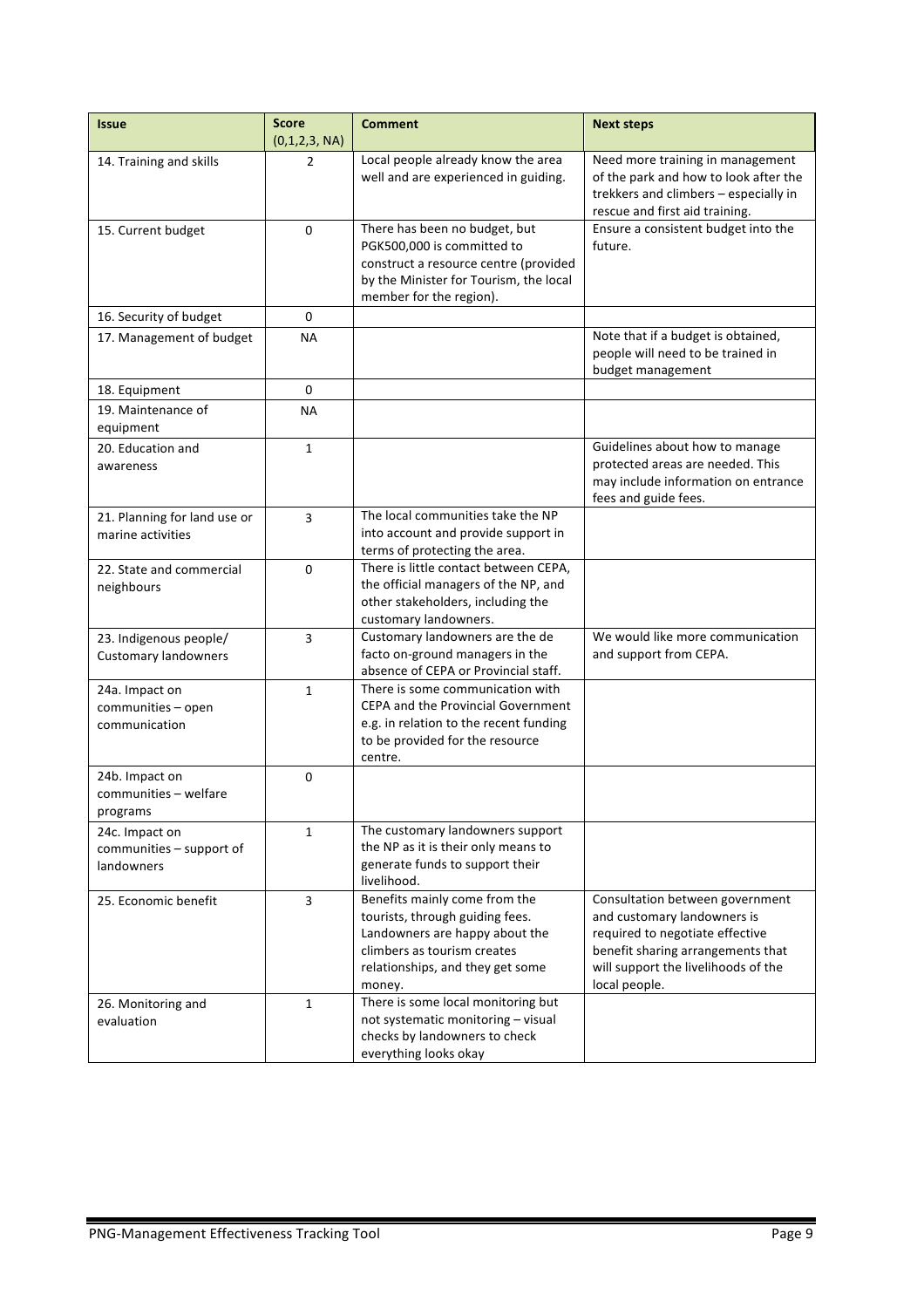| <b>Issue</b>               | <b>Score</b>  | <b>Comment</b>                           | <b>Next steps</b>                      |
|----------------------------|---------------|------------------------------------------|----------------------------------------|
|                            | (0,1,2,3, NA) |                                          |                                        |
| 27. Visitor facilities     | 2             | The main facilities are the track itself | Huts need to be maintained and         |
|                            |               | and the huts. The huts are not cared     | upgraded, with consistent rates        |
|                            |               | for and are in very poor condition.      | applied. If numbers increase           |
|                            |               | There is conflict between two            | significantly, the track may need to   |
|                            |               | landowner groups who own the huts.       | be improved to prevent erosion, but    |
|                            |               | The Tourism Promotion Authority has      | it is adequate now. There are a        |
|                            |               | constructed toilets at the base camp.    | couple of exposed sections where a     |
|                            |               | Two lodges are located outside the       | rope or wire would be desirable, but   |
|                            |               | park. Additional information. In 2017    | when this has been put in in the past, |
|                            |               | the re-development of the Kegesuglo      | the material has been taken. This      |
|                            |               | airstrip will give accessibility to both | also indicates the need for improved   |
|                            |               | local and international tourists to      | surveillance and a ranger presence in  |
|                            |               | visit Mt Wilhelm, A MOU has been         | the park.                              |
|                            |               | signed and should be completed by        |                                        |
|                            |               | the end of 2017.                         |                                        |
| 28. Commercial tourism     | $\mathbf{1}$  | People just show up at the park.         | The Minister for tourism has recently  |
| operators                  |               | There is no contact with customary       | provided money to construct a new      |
|                            |               | landowners. The lodge outside the        | resource centre building and this will |
|                            |               | park has contributed to furnishing       | be useful to provide information for   |
|                            |               | and upkeep of the huts. Tourism          | visitors.                              |
|                            |               | operators have trained local guides.     |                                        |
| 29. Fees                   | 3             | Section landowners collect fees and      |                                        |
|                            |               | support the building of the track        |                                        |
| 30. Condition of values    | 3             | The landscape is in very good            |                                        |
|                            |               | condition, with very few impacts.        |                                        |
| 30a.Condition of values -  | 0             | There is no comprehensive                |                                        |
| basis of assessment        |               | monitoring to assess the values.         |                                        |
| 30b. Condition of values - | $\Omega$      | There is no threat management            |                                        |
| threat abatement           |               | planning.                                |                                        |
| 30c. Condition of values - | $\mathbf 0$   | There are no routine management          |                                        |
| routine management         |               | activities.                              |                                        |

# **Part 5: Condition and trends of protected area values**

## **Table 7. Values, condition and trend**

| <b>Key value</b><br>(from Table 2) | <b>Condition Score</b><br>(VG, G, F, P, DK) | <b>Trend Score</b><br>(I, S, D, DK) | Information source and justification for Assessment and HOW<br>the condition can be IMPROVED     |
|------------------------------------|---------------------------------------------|-------------------------------------|--------------------------------------------------------------------------------------------------|
| Landscape                          | VG                                          |                                     | Most of the national park is undisturbed, although there is a lot<br>of rubbish around the lake. |
| Fauna and Flora                    | G                                           |                                     | Very little hunting and no gardens in the area. Only minor<br>collection of plants.              |
| National Icon                      | VG                                          |                                     | TPA is supporting the park and improving that with the support<br>of the Minister                |

### Table 8. Recommendations and ways forward

|                                        | <u>.</u>                  | . .                                |
|----------------------------------------|---------------------------|------------------------------------|
| CEPA should appoint a park manager and | Find funding for the plan | Appoint rangers and management     |
| develop and implement a management     | implementation and        | committees to implement and manage |
| plan to better manage the park.        | development of the park.  | projects.                          |